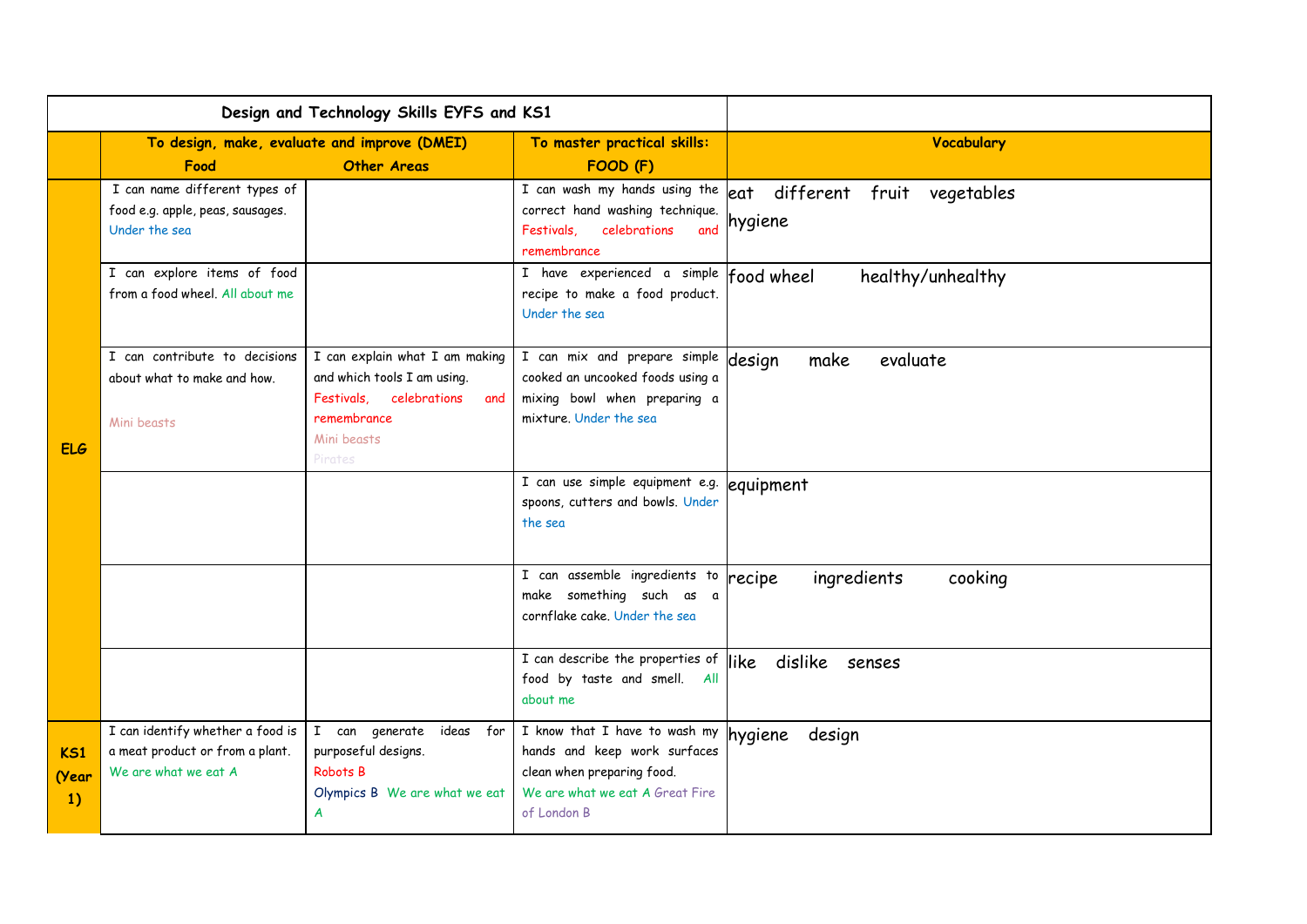|                           | I can select items from a food<br>wheel to plan and prepare<br>dishes. We are what we eat A<br>I can add my own design ideas<br>to a given design. We are what | I can use models, pictures and<br>words to describe what I want<br>to do. Robots B Olympics B<br>I can talk about my own work<br>and describe how my product | I can use simple recipes and can<br>weigh<br>measure<br>and<br>using<br>measuring cups. We are what we<br>eat A Great Fire of London B<br>I can use simple tools e.g. whisk,<br>rolling pin. We are what we eat A | fruit and vegetables<br>carbohydrates<br>dairy<br>protein<br>model<br>template<br>criteria<br>improved<br>better |
|---------------------------|----------------------------------------------------------------------------------------------------------------------------------------------------------------|--------------------------------------------------------------------------------------------------------------------------------------------------------------|-------------------------------------------------------------------------------------------------------------------------------------------------------------------------------------------------------------------|------------------------------------------------------------------------------------------------------------------|
|                           | we eat A                                                                                                                                                       | works. Robots B We are what<br>we eat A                                                                                                                      | Great Fire of London B<br>I can use knives safely to cut<br>food (with help) We are what we<br>eat A Great Fire of London B                                                                                       | tools<br>equipment                                                                                               |
|                           |                                                                                                                                                                |                                                                                                                                                              | can assemble and<br>$\mathbf{I}$<br>cook<br>ingredients making an item such<br>as a sandwich. We are what we<br>eat A                                                                                             | healthy/unhealthy designer<br>chef<br>spread slice cutting peeling grating                                       |
|                           |                                                                                                                                                                |                                                                                                                                                              | I can describe the properties of<br>food by taste, smell and texture.<br>We are what we eat A                                                                                                                     | texture<br>senses                                                                                                |
|                           | I understand where food comes<br>from. We are what we eat A                                                                                                    | I can generate ideas based on<br>my investigations of products.<br>Robots B We are what we eat A                                                             | I can prepare food safely and hygiene safety<br>hygienically and can describe<br>what this means. We are what<br>we eat A Great Fire of London B                                                                  | chop slice grate mix fresh processed<br>peel                                                                     |
| <b>KS1</b><br>(Year<br>2) | I can use the basic principles of<br>a healthy and varied diet to plan<br>and prepare dishes. We are<br>what we eat A                                          | I can use models, pictures and<br>words to describe my designs.<br>Robots B                                                                                  | I can use simple recipes and can<br>measure<br>and<br>weigh<br>using<br>electronic scales. Great Fire of<br>London B                                                                                              | recipe cooking time<br>savoury<br>sweet                                                                          |
|                           | I can design purposeful,<br>functional, appealing products<br>based on given design criteria.<br>We are what we eat A                                          | I can recognise what I have<br>done well and suggest things I<br>could do better in the future.<br>Robots B We are what we eat A                             | I know a range of cooking<br>techniques and about oven safety.<br>I am able to make my own bread.<br>We are what we eat A Great <b>temperature</b><br>Fire of London B                                            | product appeal criteria<br>strengths improve areas for development                                               |
|                           |                                                                                                                                                                |                                                                                                                                                              | I can describe the properties of<br>food by taste, smell, texture and<br>consistency. Great Fire of London<br>B                                                                                                   | consistency<br>taste texture                                                                                     |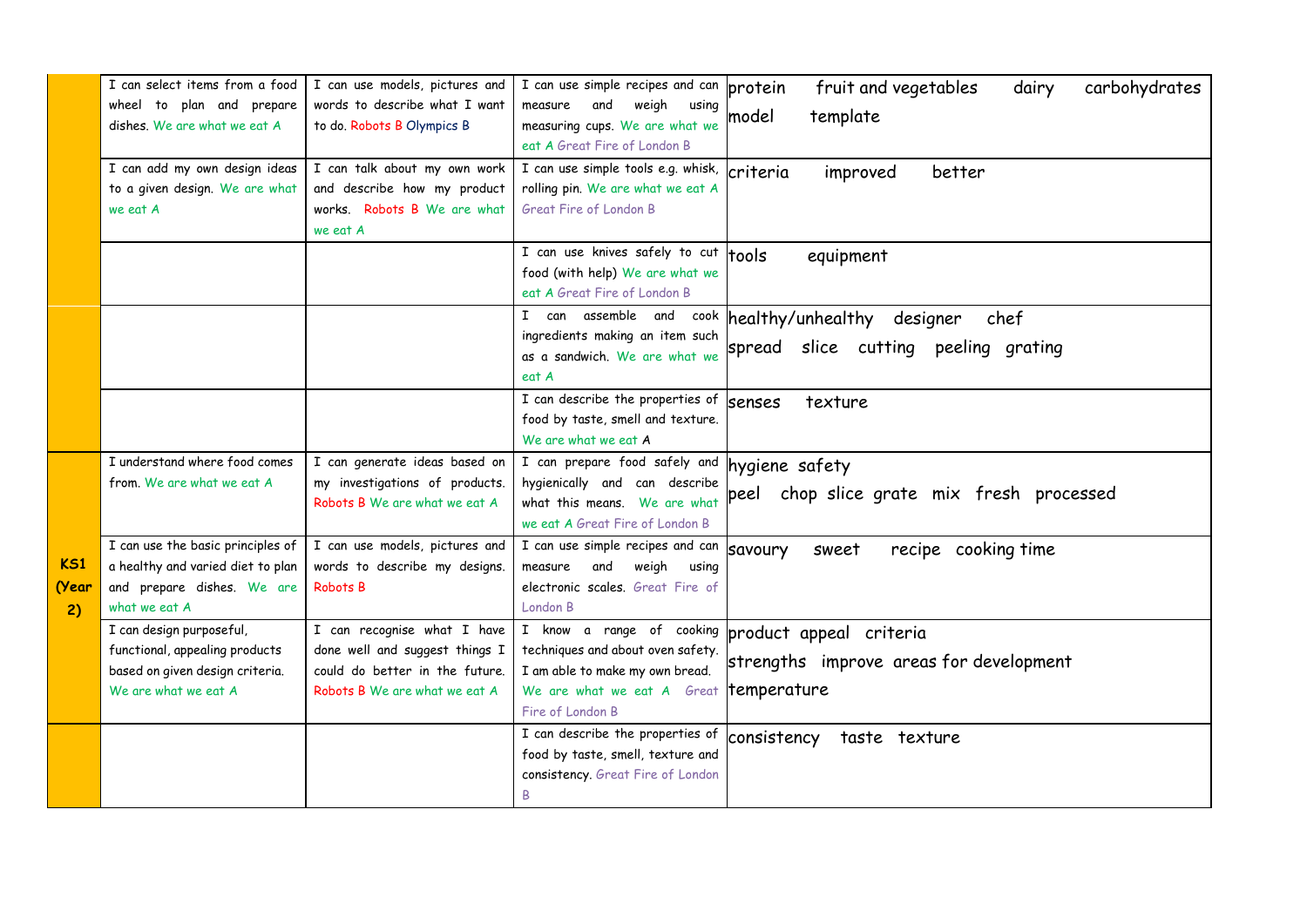|            | To master practical skills:                      | To master practical skills:                                       | To master practical skills:     | <b>Vocabulary</b>                                  |
|------------|--------------------------------------------------|-------------------------------------------------------------------|---------------------------------|----------------------------------------------------|
|            | <b>TEXTILES (T)</b>                              | <b>STRUCTURES (S)</b>                                             | <b>MECHANICS (M)</b>            |                                                    |
|            | I can pull a thread through a                    | *I can describe the materials I                                   | *I can use construction kits to | construction tools equipment                       |
|            | sewing card. Under the sea                       | have used to make my own                                          | make something move such as a   |                                                    |
|            |                                                  | structure.                                                        | vehicle.                        |                                                    |
|            | I can use scissors effectively.                  | *I have explored using tools                                      | *I can identify how toys can be | scissors control textiles inventor movement forces |
|            | Festivals, celebrations and                      | with support and an introduction                                  | made to move.                   |                                                    |
| <b>ELG</b> | remembrance                                      | to what they are called.                                          |                                 |                                                    |
|            | I can join fabrics using glue.                   | *I am beginning to mark out                                       |                                 | join fix glue stick                                |
|            | Under the sea                                    | materials to cut.                                                 |                                 |                                                    |
|            |                                                  |                                                                   |                                 |                                                    |
|            |                                                  | I can demonstrate a range of                                      |                                 | cut snip press fold                                |
|            |                                                  | cutting and shaping techniques<br>e.g. tearing and cutting. Under |                                 |                                                    |
|            |                                                  | the sea                                                           |                                 |                                                    |
|            |                                                  |                                                                   |                                 |                                                    |
|            |                                                  | I can use construction kits to                                    |                                 |                                                    |
|            |                                                  | make a structure e.g. lego,                                       |                                 | construct make<br>build<br>3D<br>lego              |
|            |                                                  | mobile, polydron, knex.                                           |                                 |                                                    |
|            |                                                  |                                                                   |                                 |                                                    |
|            |                                                  | Under the sea                                                     |                                 |                                                    |
|            | I can use pre-prepared patterns                  | I am beginning to use a range of                                  | I can use a construction kit to | template materials wood metal clay card            |
| K51        | and templates. Robots B                          | materials to make products e.g.                                   | make a model that moves using a | material properties levers wheels                  |
| (Year      | Holiday B Flight A                               | wood, plastic, metal, clay, card                                  | mechanism e.g. wheels, lever,   |                                                    |
| 1)         |                                                  | and paper. Robots B Olympics B                                    | hinge. Robots B                 |                                                    |
|            | I can use scissors precisely.                    | I have explored using a range of                                  | I have explored how moving      | precise accurate components equipment              |
|            | Robots B Olympics B Holiday B                    | tools and know what they are                                      | objects work. Robots B          | evaluate product                                   |
|            | Flight A                                         | used for. Robots B Olympics B                                     |                                 |                                                    |
|            | I can join textiles using glue and               | I can mark out materials to                                       |                                 | join construct fix materials                       |
|            | staples. Robots B Olympics B<br><b>Holiday B</b> | cut and fold. Robots B                                            |                                 |                                                    |
|            |                                                  | Olympics B                                                        |                                 |                                                    |
|            |                                                  | I can make box models,                                            |                                 | design criteria                                    |
|            |                                                  | puppets, cards and masks.                                         |                                 |                                                    |
|            |                                                  | Robots B Olympics B                                               |                                 |                                                    |
|            | I can measure, mark out and cut                  | I am beginning to use tools to                                    | I have explored how levers,     | levers sliders, axels mechanism                    |